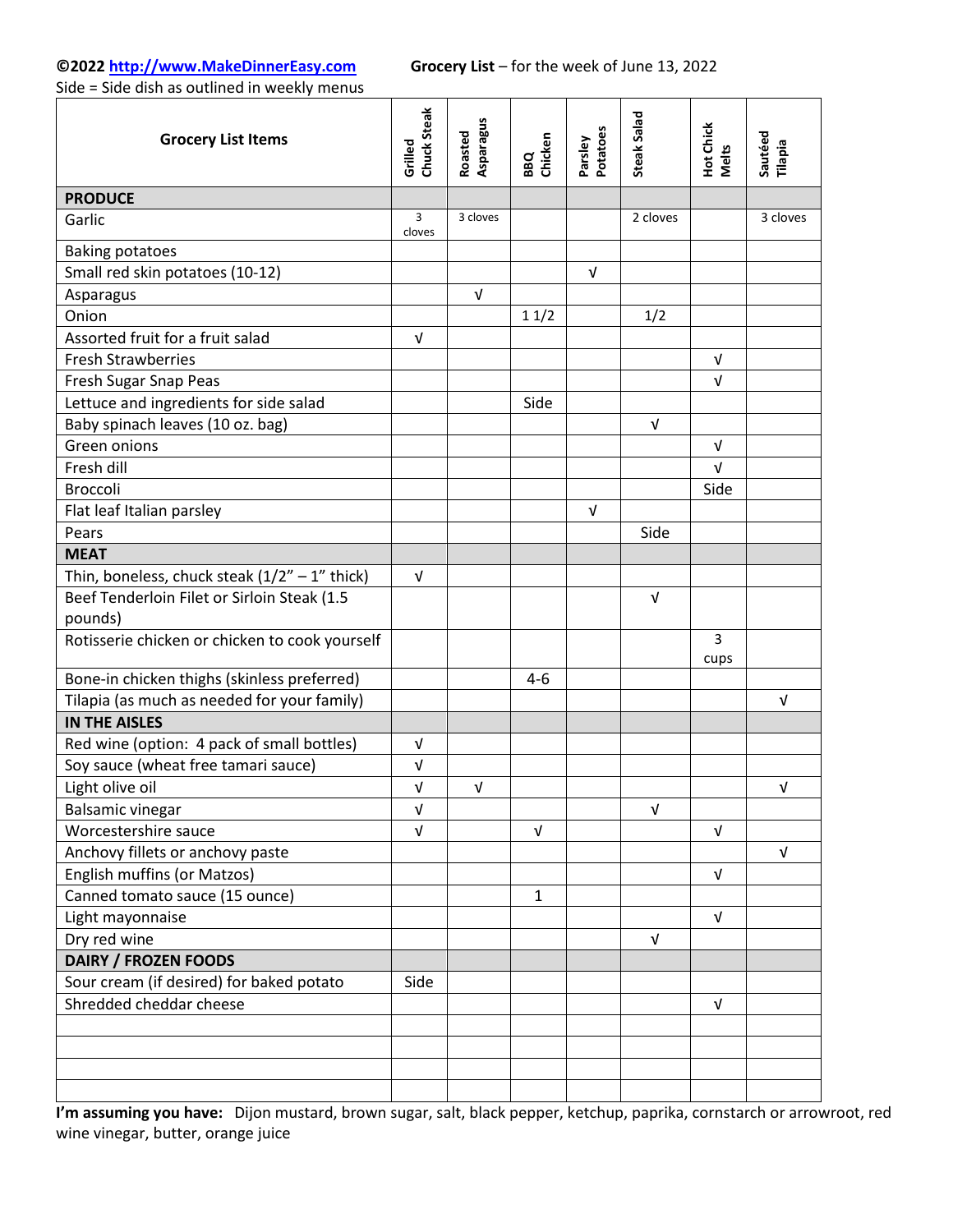#### **Make Dinner Easy Recipe Summary for the Week of June 13, 2022**

*Menus for This Week:*

*Grilled Chuck Steak with Oven Roasted Asparagus and a fresh fruit salad Slow Cooker BBQ Chicken served with parsley potatoes and a side salad Steak Salad with Warm Pan Dressing served with fresh pear wedges Hot Chick Melts served with raw sugar snap peas and fresh strawberries Sautéed Tilapia with Citrus Butter served with a baked potato and a side salad*

### **Grilled Chuck Steak with Red Wine Marinade**

Thin, boneless chuck steak  $(1/2 - 1"$  thick) Marinade: (enough to marinate 3-4 # of steak) ¾ cup red wine (1 mini bottle) 2/3 cup soy sauce ¼ cup olive oil ¼ cup balsamic vinegar 2 Tablespoons Worcestershire sauce 2 teaspoons Dijon mustard 3 cloves garlic, minced 1 Tablespoons brown sugar

Combine marinade ingredients in a large (gallon sized) zip-style bag. Place the steak in the bag. Place the bag in a large bowl (to prevent any leaks in the fridge!) and refrigerate for 8 hours or overnight. Remove steak from marinade and grill over medium heat until medium rare (about 4 minutes per side depending on thickness). Remove from grill and cover with foil. Allow steak to rest for 5 minutes before cutting or serving. Cut across the grain.

#### **Oven Roasted Asparagus**

1 pound fresh asparagus (about 2 bunches – try to select bunches with narrow stems if possible) 2-3 garlic cloves, minced 2 Tablespoons, light olive oil ½ teaspoon, salt

Preheat oven to 400°F.

Meanwhile, trim the asparagus by cutting off  $1 \frac{1}{2}$  - 2" off of the cut ends. Place the asparagus in a 9"x12" glass baking dish along with the minced garlic cloves. Pour olive oil over veggies and sprinkle with salt. Toss the asparagus so the olive oil coats all pieces. Roast asparagus in the preheated oven for about 10 minutes.

#### **Slow Cooker BBQ Chicken**

1 onion, coarsely diced 4-6 bone-in skinless chicken thighs 1-2 teaspoons paprika ½ onion, finely diced 1 (15 ounce) can tomato sauce 1 teaspoon cornstarch or arrowroot ½ cup red wine vinegar ½ cup brown sugar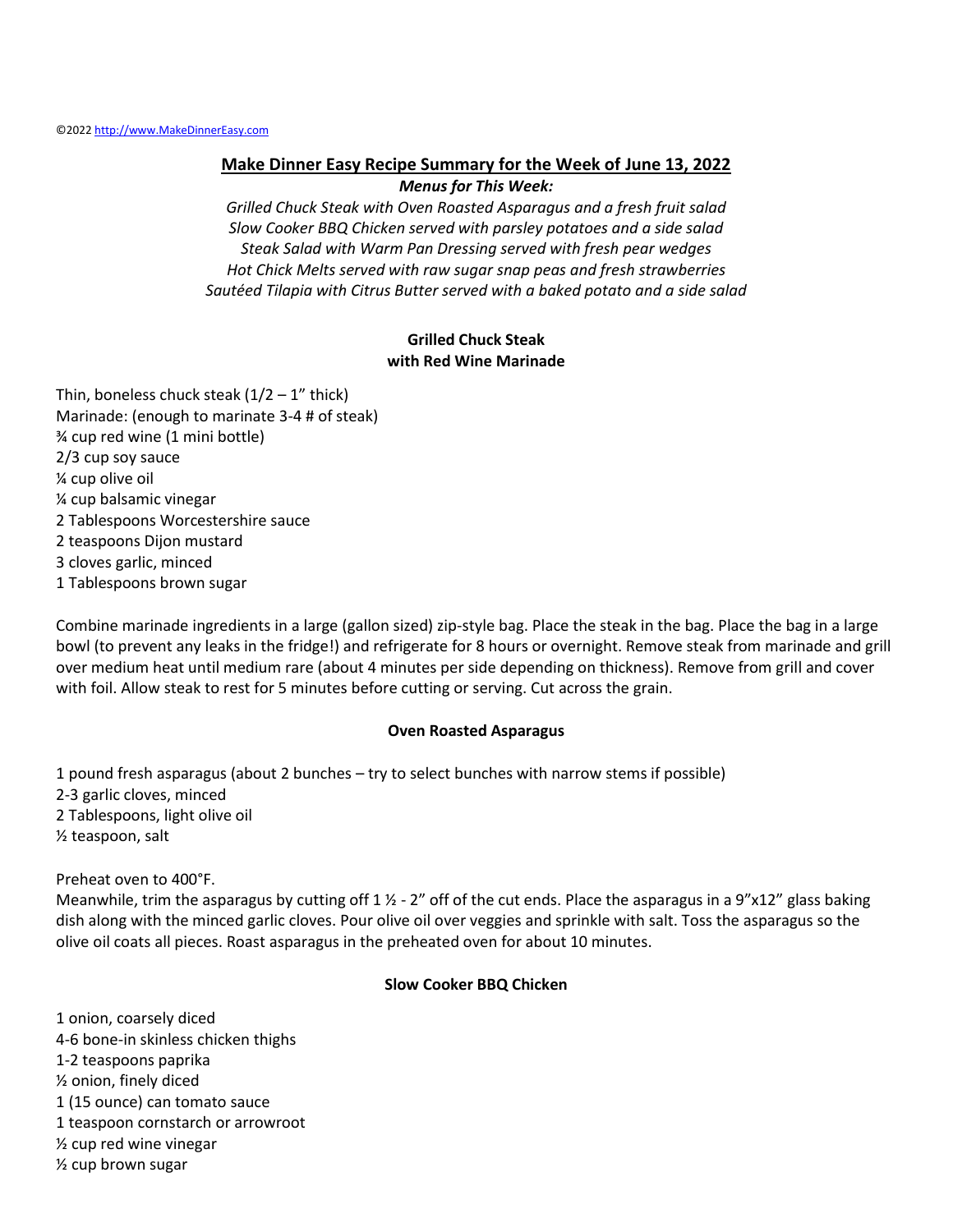1 ½ Tablespoons Worcestershire sauce ½ teaspoon black pepper

Place the coarsely diced onion on the bottom of a slow cooker. To brown the chicken, place the chicken in a large nonstick pan and sprinkle paprika on both sides of the chicken. Turn heat on to medium and brown the chicken on both sides. This may take 3-4 minutes per side. No oil is necessary. If the chicken is sticking too much to the pan you can add 1-2 teaspoons of water. If you have a good non-stick pan, this usually isn't necessary. Transfer chicken to the slow cooker, on top of the onions.

To make the BBQ sauce: In the same pan that you browned the chicken, sauté the finely diced onion. Mix the cornstarch and the tomato sauce together. Add this tomato sauce mixture along with the remaining ingredients to the pan with the sautéed onions and simmer, stirring fairly often, for 3-5 minutes. Pour this sauce over the chicken. Turn the chicken pieces so that they are thoroughly covered with BBQ sauce. Place the cover on and cook on low for 6-7 hours.

Cook's notes: If you want to use bottled BBQ sauce instead of making this sauce, just mix the cornstarch into the cold sauce and then heat the sauce over the stove before pouring over the chicken. If you want to make this sauce to use on BBQ chicken that you are cooking on the grill, omit the cornstarch.

#### **Parsley Potatoes**

1.5 # small red skin potatoes (10-12 potatoes) 1 ½ Tablespoons salted butter or to taste ¼ - ½ teaspoon salt or to taste 1 Tablespoon finely chopped fresh flat leaf Italian parsley

Scrub potatoes (leave the skins on) and trim any dark spots. Cut each potato into quarters or bite sized pieces. Place cut potatoes in a medium sized saucepan and cover with water (the water should be about 1- 1 ½" over the potatoes) Place on the stove and heat to a boil. Cook until fork tender (may be about 8-10 minutes depending on size of potato dice). Drain potatoes and add remaining ingredients. Stir gently so that butter melts and serve.

You may want to make a double batch of these Parsley Potatoes and brown the leftovers in a skillet with a little butter and diced onions for breakfast or lunch the next day.

## **Steak Salad with Warm Pan Dressing**

(Prep Time: 15 minutes. Cooking Time: 15 minutes)

1 (10 ounce) bag fresh baby spinach leaves 1.5 pounds steak (tenderloin, sirloin, porterhouse) Salt and pepper to taste ½ teaspoon olive oil

Pan Dressing: 2 garlic cloves, minced ½ onion, finely diced ½ cup dry red wine 2 Tablespoons, balsamic vinegar 1 Tablespoon brown sugar ½ teaspoon cornstarch ½ teaspoon salt

1. Rinse and drain spinach leaves and set aside in a large bowl.

2. Combine the red wine, balsamic vinegar, brown sugar, cornstarch and salt from the pan dressing ingredients list in a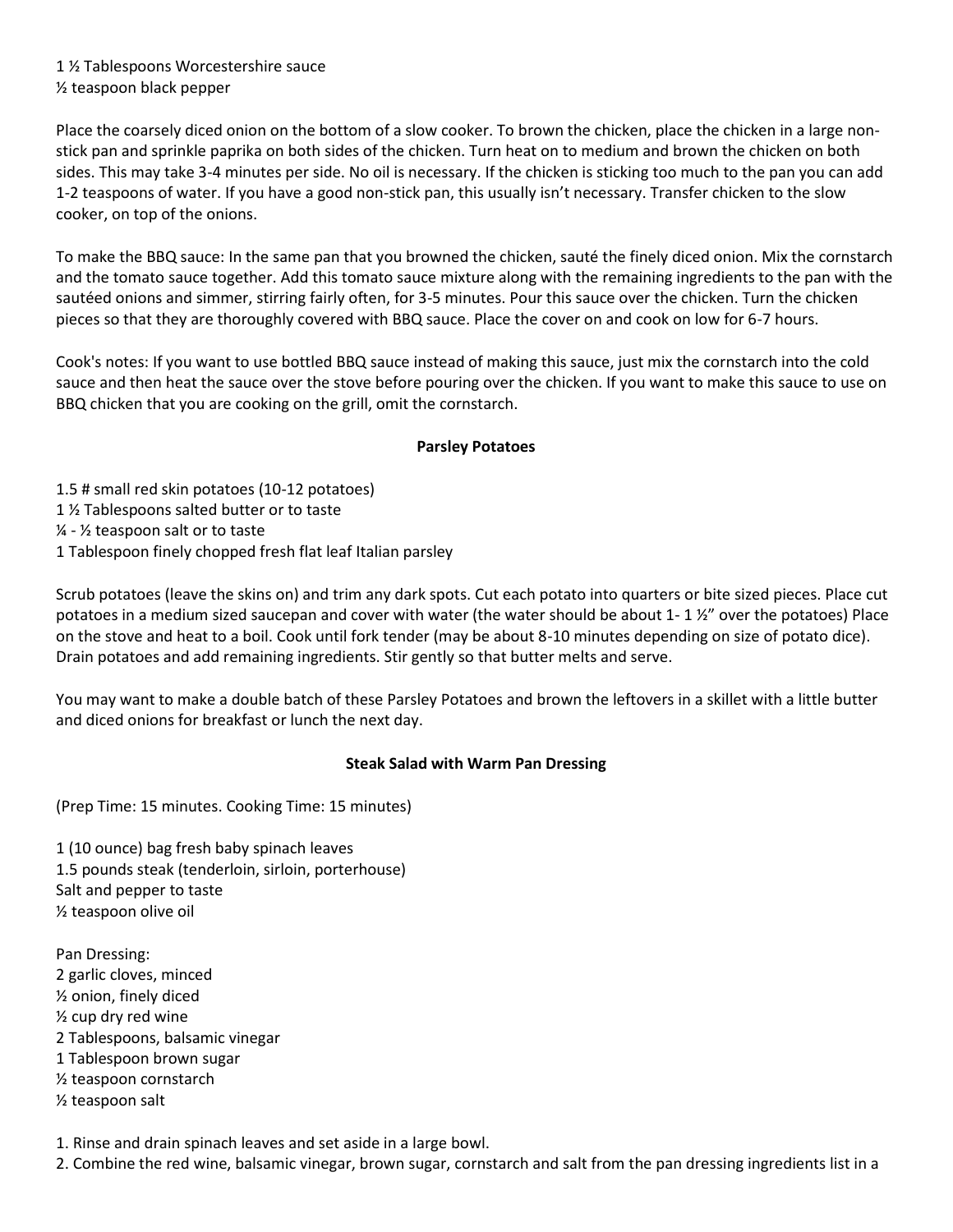small bowl, stir well and set aside.

3. Season both sides of steak with salt and pepper

4. Heat oil in a large heavy skillet until hot, but not smoking. Add steak and sear approximately 3-5 minutes per side. Additional time may be needed for thicker steaks. Avoid turning or piercing more than necessary. (the steak will continue to cook after it is removed from heat, so cook it so it is a little more pink than you normally prefer) 5. Remove the steak from the pan, using tongs and cover steak with foil to keep warm

6. Return the pan that the steak was cooked in to medium heat (leave any pan drippings in the pan). When hot, add the garlic and onion from the pan dressing ingredients list and sauté until tender. Stir the liquid in the measuring cup from step two again, and add to the pan. Stir constantly for approximately 1 minute until well blended. Remove from heat. 7. Uncover steaks and cut off any fat. Slice steak into 1" pieces.

8. Pour pan dressing over spinach and toss. Divide spinach amongst 4 dinner plates. Place ¼ of cut up steak on top of spinach and serve.

Serves 4.

### **Hot Chick Melts**

(Prep Time: 15 minutes. Broiling Time: 6 minutes)

- 4 English Muffins split (or matzos if you are observing Passover)
- 3 cups cooked and diced chicken (rotisserie or leftover chicken works great)
- 2 green onions, chopped
- ½ cup light mayonnaise
- ½ teaspoon Worcestershire sauce
- 1 Tablespoon fresh dill
- 2 cups, shredded cheddar cheese

1. Place English muffin halves on a foil lined cookie sheet and broil for 3 minutes or until lightly browned.

- 2. In a medium sized bowl, combine chicken, green onions, mayo, Worcestershire and dill
- 3. Spoon the chicken mixture evenly over the 8 muffin halves. Top with cheddar cheese
- 4. Return the pan to the oven and broil and additional 3 minutes or until cheese is melted

Serves: 4-6

## **Sautéed Tilapia with Citrus Butter**

Preparation Time: 10 minutes. Cooking Time 10 minutes

3 Tablespoon salted butter

- 2 Tablespoons extra virgin olive oil, plus an additional 2 teaspoons
- 4 anchovy fillets, minced or 1 teaspoon anchovy paste
- 1.5 teaspoons minced garlic or 2-3 cloves minced
- 2 Tablespoons orange juice (lemon or apple juice could be used as well)
- 1/4 teaspoon salt and black pepper or to taste

Heat the butter and 2 Tablespoons of the olive oil in a heavy saucepan over medium-low heat until the butter is melted. Add the anchovies or anchovy paste and stir until dissolved, about 2 minutes. Add the garlic and cook an additional 30 seconds. Remove from the heat, stir in the orange juice and season to taste. This sauce can be made 1 day ahead, cook then cover and refrigerate. Re-warm before using.

Meanwhile, preheat the oven to 200 degrees F.